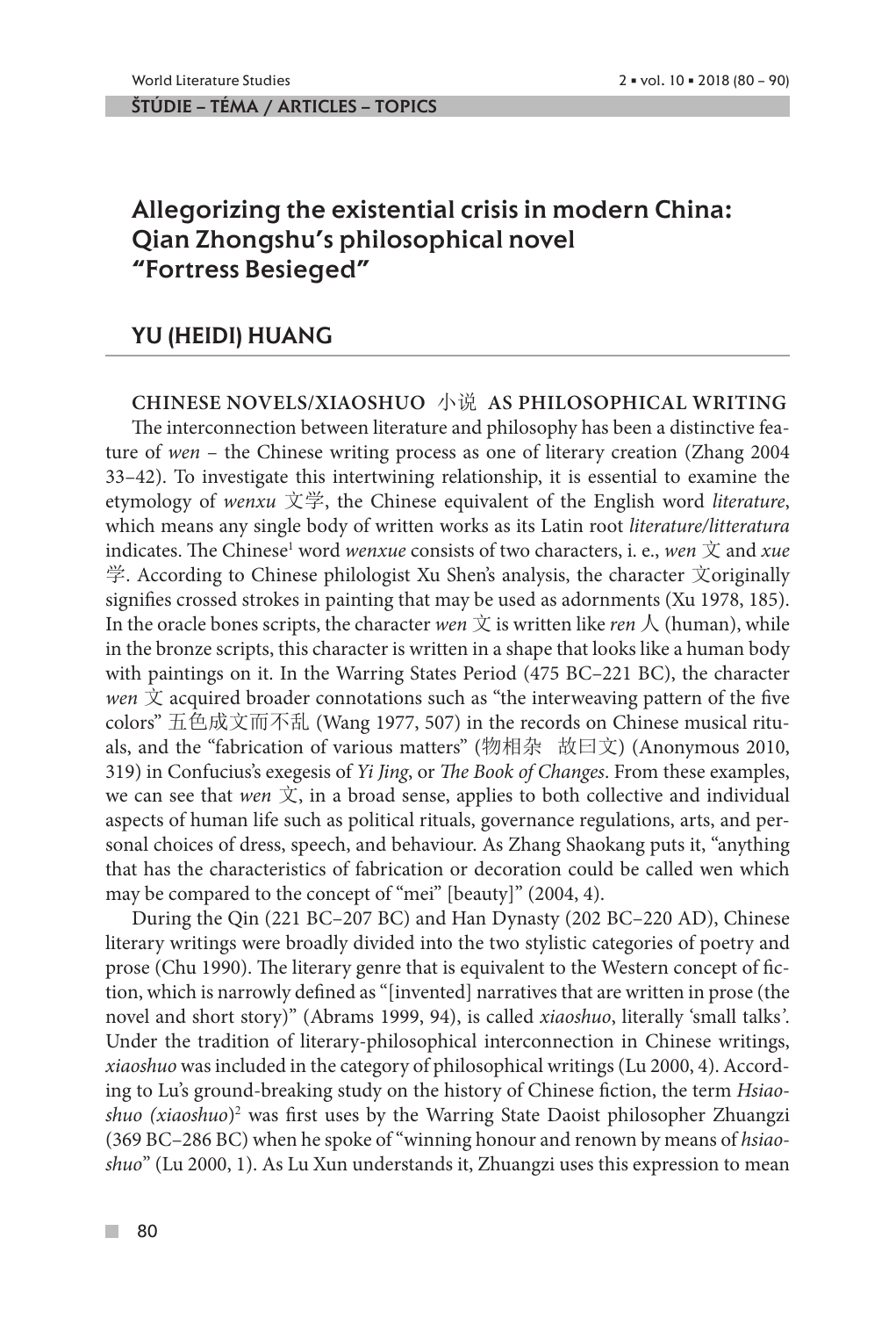"chit-chat of no great consequence" (1), which has a different connotation from the later acquired meaning of "legends and fables having no basis in historical facts and counter to the Confucian tradition" (1–2).

Lu's study not only traces the change of meaning of the term *xiaoshuo* in Chinese literary history but also reveals the close connection between Zhuangzi's philosophy and novel writing in Chinese literary history, which is further investigated by Liu Jianmei (2016) in her recent study on the influence of Zhuangzi in modern Chinese literature. As Liu maintains, "Zhuangzi's first and foremost concern is the absolute freedom of the individual" (4), while "Confucians value human affairs and interpersonal relations above the individual" (4). The central theme of Zhuangzi, i.e., the spirit of freedom, can be compared to Isaiah Berlin's two concepts of liberty, especially negative freedom, which means "the area within which a man can act unobstructed by others" (Berlin 2002, 169).

Liu acutely points out that Zhuangzi has been both "the lamp and the mirror" (2016, 11–13) that has enlightened, inspired and reflected modern and contemporary intellectuals' different positions<sup>3</sup> since their iconoclastic revolution against the Confucianist value system. More noteworthy are the concurrences of the dominant Confucianist collectivism, Daoist individualism, and the influence of Western philosophical thoughts in Chinese novels written in the first half of the 20th century that marks the beginning of modern China (Spence 1991, 200–205).4 The same historical period has also witnessed the introduction of Western philosophical thoughts into China via the first generation of Chinese overseas students on The Boxer Indemnity Scholarship Program, which is described as "the most important scheme for educating Chinese students in America and arguably the most consequential and successful in the entire foreign-study movement of twentieth century China" (Ye 2001, 10).

To investigate the intertwining relationship between Chinese philosophy and its Western counterparts, I will analyze Qian Zhongshu's philosophical novel *Fortress Besieged* (1946–1947), which illustrates the existential crisis of the modern Chinese people. A prolific scholar in Chinese classical studies, Qian Zhongshu (1910–1998) discussed the intersection between literature and philosophy from a comparative perspective between the East and the West in his representative work *Guang Zhui Bian*, which is translated and published as *Limited Views: Essays on Ideas and Letters*  (Qian 1998).<sup>5</sup> According to Yang Yi, the former director of Chinese National Institute of Social Sciences<sup>6</sup>, Qian Zhongshu's scholarship in *Limited Views* represents the height of academic research in 20th-century China (Yang 2005, 203–205). It is Qian's research methodology of *datong* [striking the connection] that has inspired my own research methodology of "constellating world literature" (Huang 2013) which investigates the universalizing poetics beyond national and disciplinary boundaries. The philosophical references and existential reflection on Chinese intellectuals in *Fortress Besieged* have drawn scholarly attention in recent years. As Taiwan-based scholar Xin Jinshun points out, this novel "surpasses its time as it connects the cultural itineraries of Chinese intellectuals after the May Fourth Movement with the universal fate of the human kind" (Xin 2014, 220).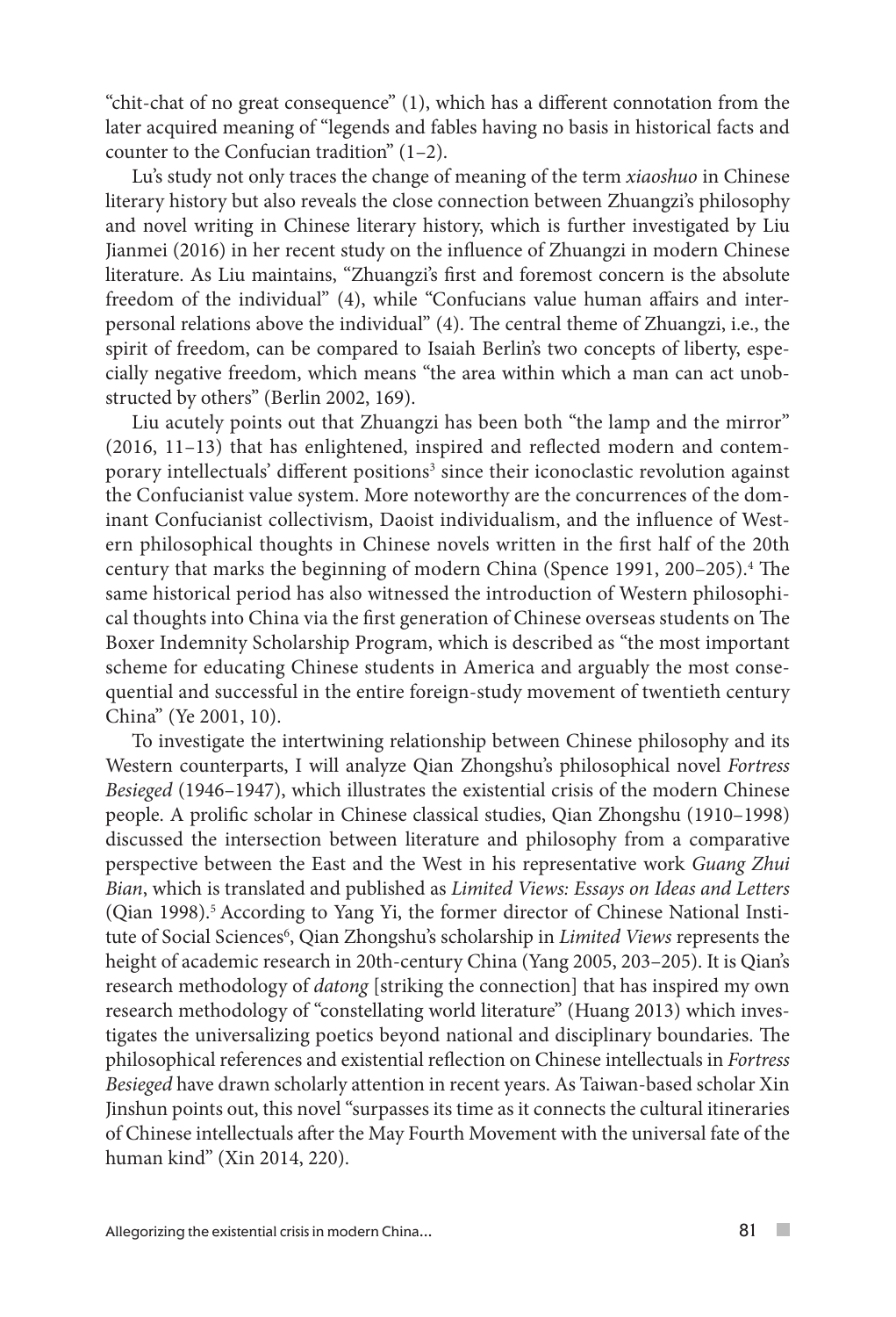The novel *Fortress Besieged* was first serialized in the monthly literary magazine *Wenyifuxing* [*Literary Renaissance*] starting in 1946. Structured in nine chapters, the novel *Weicheng* (hereby referred to as *Fortress Besieged*) was written by Qian Zhongshu during his stay in Shanghai between 1944 and 1946 (Yang 1994, 362). This novel depicts the life experiences of its protagonist Fang Hongjian, who returns from his study tour in Europe, stays in Shanghai during wartime, undertakes a long journey to the Chinese inland to take up a teaching position at a university, and then returns to Shanghai as a defeated and disillusioned man. Since its initial publication, the novel *Fortress Besieged* has been widely circulated within China. It was published as a book in 1947 and republished twice in the following two years (Yang 1992, 234). Its biting wit and critical commentary of social issues immediately gained itself wide currency and a highly contentious response. On the one hand, the famous playwright Li Jianwu asserts that *Fortress Besieged* is "a new *Rulin Waishi* [The Scholars]" that presents a realistic and satirical sketch of Chinese scholars during the Chinese Anti-Japanese war (Yang 1992, 234–237). On the other hand, this novel was strongly dismissed as a "perfumed powder shop" (Luo 2017, 14) that presents "no life but only the blind, low, restless, animal-like desire that could be found in the Shanghai Zoo", and it "overlooks the class struggles in every competitive society" (14).

While the novel had been relatively invisible in modern Chinese literary history on the mainland between the 1950s and 1970s and banned in Taiwan till the 1980s (Zhou 1980), it was internationally promoted by American-based literary scholar Hsia Chih-tsing, who praises it as "the most delightful and carefully wrought novel in modern Chinese literature; it is perhaps also its greatest novel" (1999, 441). With a careful reading of the original Chinese text rendered into his own English translation, Hsia states that "the author [is] a master of similes… also a symbolist" (459). To Nathan Mao, one of the English translators of this novel, it is "a comedy of manners with much picaresque humour, as well as a scholar's novel, a satire, a commentary on courtship and marriage, and a study of one contemporary man" (Mao 1979, 394). From these comments we can see the rhetorical and poetic aspects of this realistic fiction that interweaves Qian's own life experiences and his keen-eyed observation of his country and country men (Yang 1994). The key question to be discussed in this article is the novel's overarching allegory: the "fortress besieged" that consists of three key images that appear in various parts of the novel: the walled fortress in Chapter 3, the broken-down door in Chapter 5, and the old ancestral clock in Chapter 9.

#### **MAN'S NEGATIVE FREEDOM WITHIN WALLED REALITIES**

The key image of the allegory and the title of the novel, *Fortress Besieged,* was first mentioned during a dinner of Chinese scholars who all had experience of studying and working overseas. The host Zhao Xinmei works as the political editor of the Sino-America News Agency. Due to illness, he had not taken up the position of section chief of the foreign office in the Guomindang government that had moved to Chongqing after he had returned from his studies in USA (Qian 2005, 60). Fang Hongjian and Su Wenwan had been college classmates majoring in Chinese literature,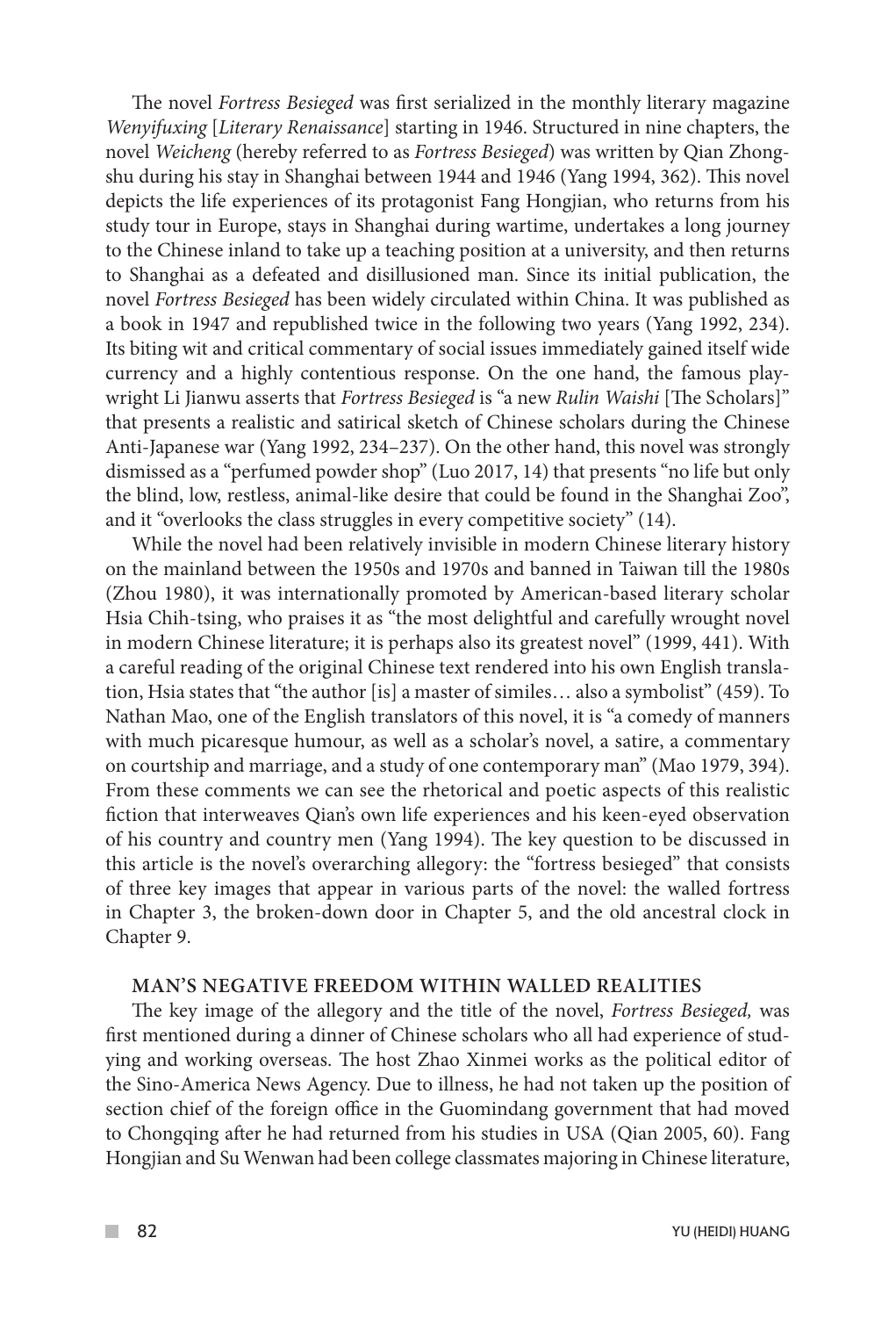but the latter went to Lyons to study for a doctorate in French literature. As for the two other guests, Dong Xiechuan was a famous poet and military attaché returned from his office at the Chinese Embassy in the Czech Republic, and Chu Shenming a philosopher who had managed to collect letters from almost every famous Western philosopher in the early 20 century except for Henri Bergson, as Bergson "dreaded having strangers come to pester him and kept his address confidential" (93).

A dialogue about similes of marriage takes place after the discussion topic shifted from Chu Shenming's acquaintances with Western philosophers to their marital problems as the narrator discloses: "Socrates' wife was a shrew and poured dirty water on her husband's head. Aristotle's mistress rode on him like a horse, telling him to crawl on the floor naked, and even making him taste the whip. Marcus Aurelius' wife was an adulteress, and even Ch'u Shen-ming's pal Bertrand Russell had been divorced several times" (100). Chu continues to explain that Bertrand Russell "quoted an old English saying that marriage is like a gilded bird's cage" (Qian 1994, 100). In response to this English analogy, Miss Su introduces the French expression of a "fortress besieged" where "[t]he people outside the city want to break in and the people inside the city want to escape" (101). In her response to Chu's display of self-declared friendship with the world-renowned philosopher, the dignified Miss Su, who "had studied French literature at Lyons" and "had written her dissertation on eighteen Chinese poets of the colloquial style" (16), demonstrates both her erudition in French culture and her affection for the protagonist Fang Hongjian, whom is taken to be a rival in love by the dinner host Zhao Xinmei, Miss Su's childhood friend and avid suitor. However, Fang showed no interest in the topic of marriage for fear that he might be forced into the trap of marrying this woman whom he pretended to woo only to get closer to her young and innocent cousin Miss Tang Xiaofu. Fang's love triangle ends bitterly when he cowardly absconds from Miss Su after kissing her on the lips without any further commitment. In the novel, Fang finally married Miss Sun Roujia, a college graduate who traveled with Fang and Zhao to a newly founded college in China's interior that offered them teaching positions. Unremarkably, their marriage quickly goes sour after the couple's return to Shanghai where their respective families live.

Such a storyline might easily give readers the impression that this novel is "a typical love story" as maintained by Hong Kong-based literary historian Sima Changfeng (1980, 72). However, this novel goes further to investigate the philosophy of life beyond marital problems and thus may be considered a modern version of *Xueren Xiaoshuo*, or the Scholar Novel, which got its name from its distinctive subject matter (returned students from overseas), abundant literary and cultural references, and refined language style. Using this novel to illustrate the interconnection between literature and philosophy in modern Chinese literature, I argue that the image of the fortress besieged is not merely a simile of marriage, rather, it serves as an overarching allegory about the existential dilemma of human beings in modern China, as Qian Zhongshu clearly states in his preface when this novel was first published in 1946:

In this book I intended to write about a certain segment of society and a certain kind of people in modern China. In writing about these people, I did not forget they are hu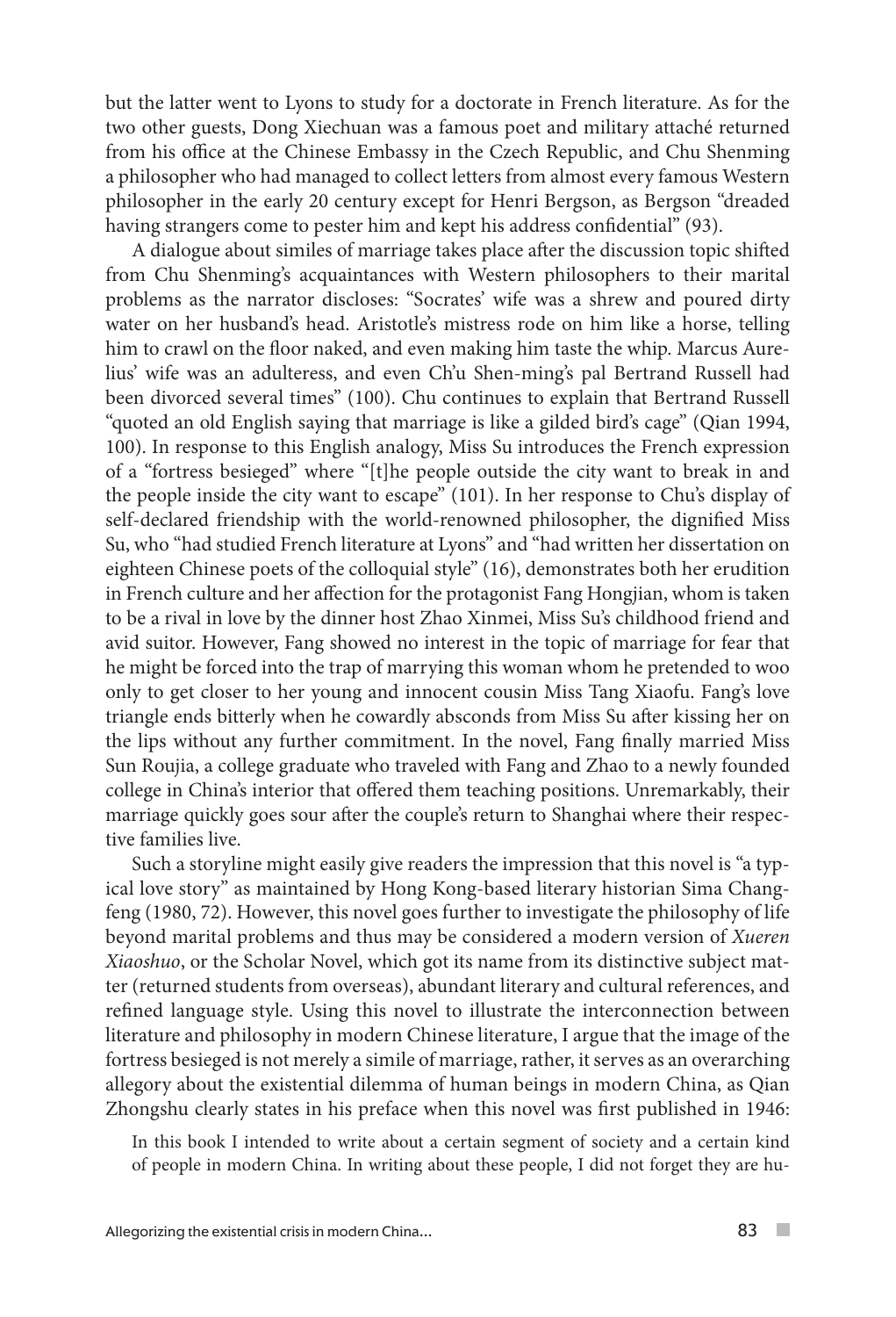man beings, still human beings with the basic nature of hairless, two-legged animals. The characters are of course fictitious, so those with a fondness for history need not trouble themselves trying to trace them out (2005, xi).

As the above quote demonstrates, this novel depicts scholars and ordinary people in war-torn 1930s China. To better illustrate my argument, it is important to revisit the use of allegory in literary texts: "[a] narrative, whether in prose or verse, in which the agents and actions, and sometimes the setting as well, are contrived by the author to make coherent sense on the "literal," or primary, level of signification, and at the same time to signify a second, correlated order of signification" (Abrams 1999, 5). According to Jeremy Tambling, the allegory, which "says one thing and means another" (2010, 8), was resented by Plato. This is expressed through Socrates in the *Republic* when he says that "children cannot distinguish between what is allegory [hyponoia: 'undersense', 'undermeaning'] and what isn't" (Plato 1955, 116). From this comment, Tambling discerns the "split between literature and philosophy" in Plato's warning that the allegorical language of literature, carrying double meanings, may destabilize the language of philosophy in its delivery of the "truth" needed for building his ideal political republic (2010, 9). Paradoxically, it is in *Republic* that Plato tells one of his most famous allegories, i.e., "The Cave", in which a group of prisoners can see only shadows cast by a fire behind them in a long cave and take the reflections as true reality (Plato 2009, 51–56). This allegory of the cave could be read as an analogy for education which does not give vision to one's blind eyes, but instead transforms one's perspective of things. Meanwhile, it "also represents the state of humans; we all begin in the cave" (Annas 1981, 252–253).

If Plato's allegory of the cave illustrates the epistemological limitation of humankind, Qian's allegory of the fortress besieged represents the *ontological dependence*, or *existential dependence* in human relations (Lowe 2010), as Descartes asserts: "[b]y substance we can understand nothing other than a thing which exists in such a way as to depend on no other things for its existence" (1985, 210). In the same light, the invisible and imaginary walls in the besieged fortress that divide one's life goals and their realization are mutually dependent. The people outside of the fortress are all striving for their respective list of life goals including knowledge, marriage, career, power and wealth, only to regret what they have lost during the process of pursuit once they are inside the walls. In a spatial and epistemological sense, the outside and inside are mutually defining as a pair of ontological dependent entities.

In Qian's existential allegory of the fortress besieged, all the 72 characters face the intrinsic problem of the universal human condition that requires everyone to make a choice with the inevitable thought that this choice has been made at the expense of something unknown. Such an existential dilemma is inescapable, since even one's indecisiveness is a decision made. The good-natured yet "completely useless" (Qian 2005, 207) protagonist is an authorial creation serving to exemplify this passive state of human kind in every aspect. As underlined by Qian Zhongshu during his discussion with two writers who were adapting this novel into a television series, "Fang Hongjian is a passive protagonist. *Things happen to him*"7 (Sun 1992, 210). Echoing her husband, Yang Jiang vividly describes him accordingly: "Fang Hongjian is a man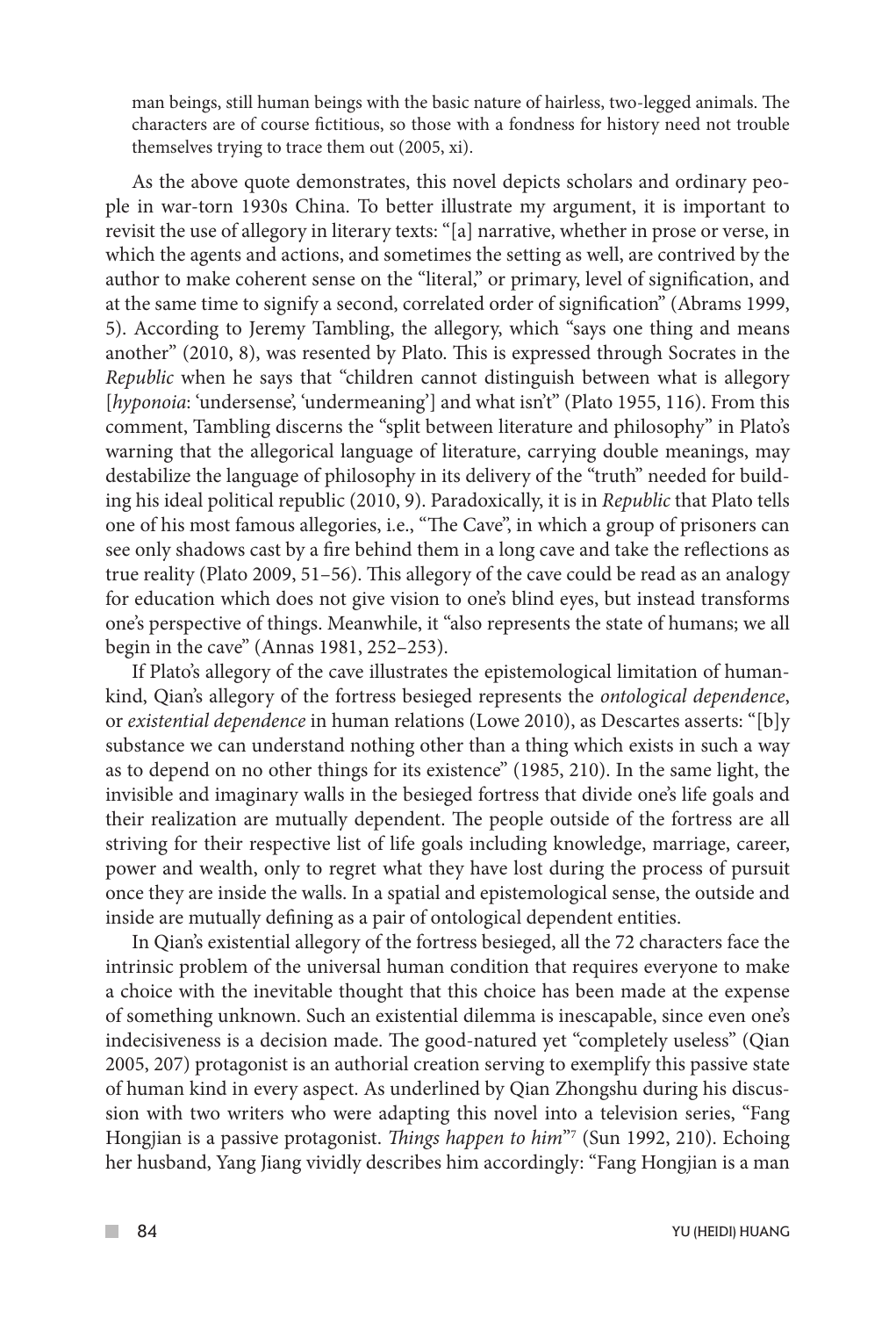with a soft heart, a weak mind, a bit of talent yet little capability. He has a rather passive character" (210).

Fang Hongjian thus allowed his emotional life to "drift with the tides" as different female characters come and go. He writes to his father to break off his arranged engagement with Miss Zhou, yet quickly withdraws his weak protest when his father threatens cut off financial support. On his returning ship journey to Shanghai, he had a short affair with Miss Pao, the fiancée of a medical doctor. Just after Miss Pao leaves the ship, Hongjian becomes the companion of Miss Su, who fills his emotional void before he falls for her cousin. On his way to the Chinese interior with his travel-companions, he is unconsciously attracted to Miss Sun, but the engagement with Miss Sun at their work place is stimulated by their co-workers' nosy and bossy interference as a result of Miss Sun's calculated manoeuvering. Even their wedding in Hong Kong is urged by Zhao Xinmei with the awareness of their *de facto* consummation on their way back to Shanghai. It could be safely said that never once does Fang Hongjian stand up for his freedom of love.

Apart from Hongjian's history of love and marriage, there are several other examples from Fang Hongjian's intellectual pursuits to show why he was referred to as "a worthless sort" (Qian 2005, 12). In college, Fang gave up civil engineering and switched from sociology to philosophy before "finally settling down as a Chinese literature major" (12). During his three-and-a-half-year stay in Europe, Fang Hongjian only loitered about in three universities in London, Paris and Berlin before returning to China. The "Carleton University" PhD diploma that Fang brought home was counterfeited by an Irishman in New York City.

From a comparative perspective, Fang Hongjian's incapability of action against his life challenges, if not "the trait of moral cowardice" (Hsia 1999, 443), may serve as an example of Isaiah Berlin's concept of negative freedom – absence of interference in a person's sphere of action (Berlin 1969, 16). One has such negative freedom when actions are available to one without any obstacles, barriers or constraints. In Fang's case, he was always driven toward the opportunities given to him like doors left open in the city wall. Even his job offer from San Lü University was the result of Zhao Xinmei's unsolicited recommendation to the founding president, with the intention that his rival will be tempted to leave Miss Su for his career.

Interestingly, in Berlin's discussion of the two concepts of liberty, there is a metaphor of one's "inner fortress/citadel" that is very similar to Qian's allegory of the besieged fortress: "[t]he rational sage […] has escaped into the inner fortress of his true self seems to arise when the external world has proved exceptionally arid, cruel, or unjust" (Berlin 1969, 139). Alternately put, when one is unable to do what one wishes (as in Berlin's concept of positive freedom), he may exercise his negative freedom to escape the pressure of the world. This somehow passive gesture, as I see it, may be compared to the Daoistic concept of *wuwei* [no-action], which is "action in tune with the spontaneous tendencies (*ziran*自然) of things, minimizes interference and artifice, remains sensitive to the unfolding of circumstances" (Coutinho 2015, 159).

To a large extent, Fang Hongjian lives his life in a *laissez-faire* way, as he always reacts in accordance with the natural tendency. He takes up the job offer in order to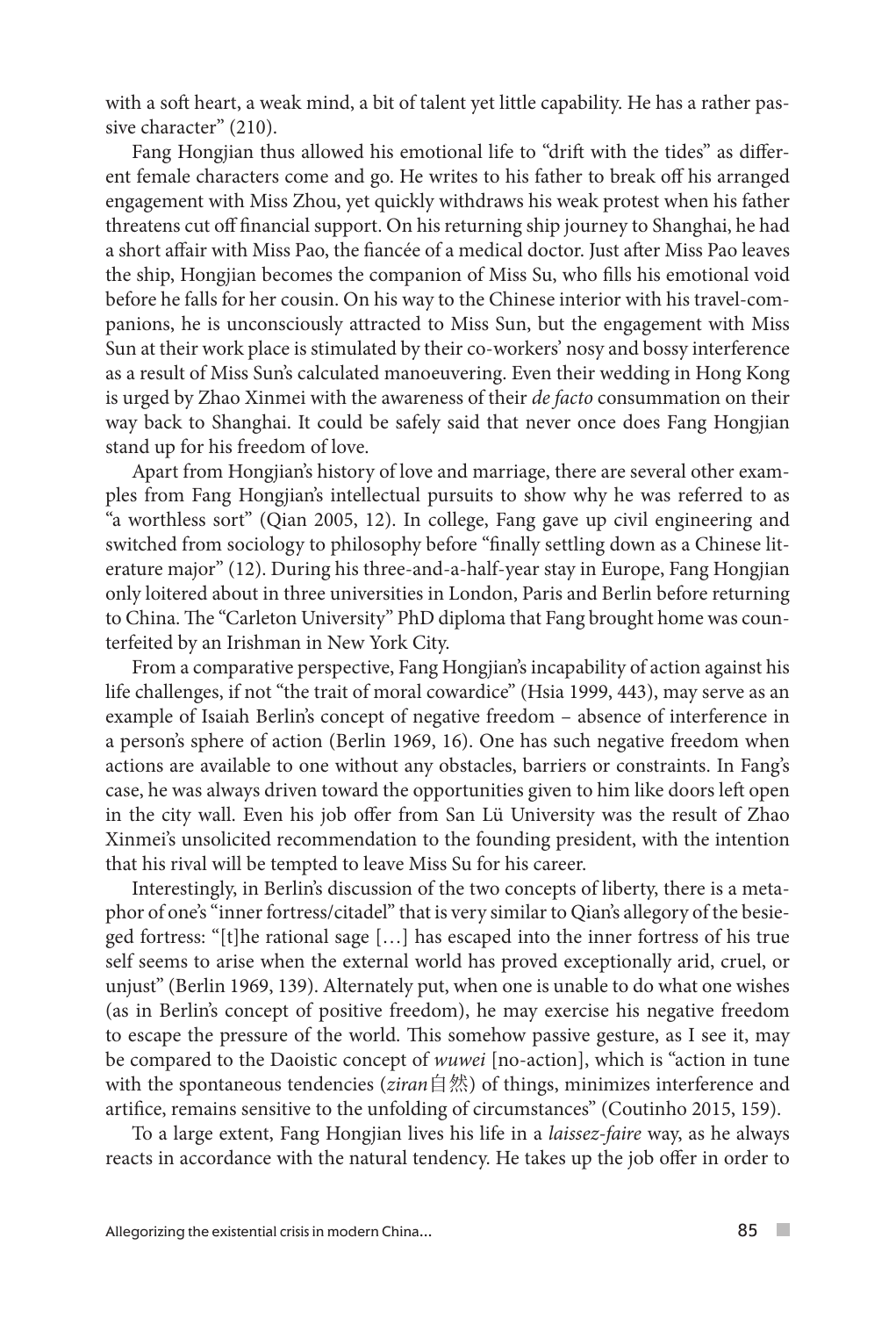free himself from the control of his father and in-laws. On their eventful journey to the inland university, Fang Hongjian and Zhao Xinmei even become close friends after they clear up the misunderstandings about their rivalry over Miss Su's affections. Zhao shares with Hongjian details of Miss Su's wedding where Miss Tang appeared as the maid of honour. To console his new best friend, the heart-broken protagonist reveals his rationalized sense of loss with the reference to the fortress besieged simile first brought up by Miss Su:

I still remember that time Ch'u Shen-ming or Miss Su said something about a "fortress besieged". […] Remember the old saying that a dog loses the juicy bone in its mouth when it goes after the reflection of the bone in the water? When your dream comes true and you marry your sweetheart, it's as though the bone has entered your stomach and you then pine for the never-to-be-seen-gain reflection in the water (Qian 2005, 148–149).

Here, Fang's analogy of the dog derives from an Aesop fable entitled *The Dog and his Shadow*: "A dog, bearing in his mouth a piece of meat that he had stolen, was crossing a smooth stream by means of a plank. Looking in, he saw what he took to be another dog carrying another piece of meat. Snapping greedily to get this as well, he let go of the meat that he had and lost it in the stream" (Aesop 1896, 9). However, the moral message in Aesop's story that one should not be too greedy and lose what one already has, is lost in Fang's version which blends with the main theme of the Chinese folktale *The Monkey Reaching for the Moon* based on a Buddhist fable (Zhu 2011), which reminds its readers to differentiate between reality (the moon) and illusion (the moon's reflection in the water). Using such a refashioned fable, Fang Hongjian gives his own interpretation of the fortress besieged simile laden with the Buddhist belief that the cause of suffering is one's unsatisfied desire in the form of craving. To eliminate suffering, one could either keep the objects of desire out of sight or let go of the desires. Still, as Fang Hongjian rightfully points out, the root cause of human existential crise is the insatiability of human wants like the empty vastness beyond the broken-down door – a symbol of the interdependence of reality and desires that appears toward the end of the university professors' journey to their "West Paradise", with reference to the Chinese canonical classical novel *Journey to the West*.

On the eve of the arrival, both Fang Hongjian and Miss Sun feel that they are being haunted by the ghosts of children who had been buried at the site of their inn. The haunted nightmare lingered on after their departure, creating a dark omen in their new working environment. At this point in the middle of the novel, Fang has achieved another of his important life goals to become an associate professor at a national university. The subtle attachment between Hongjian and Miss Sun has been gradually established during the one-month journey, hinting at a possible stable relationship in the future. Our protagonist is about to enter the fortress through a door that opens to him, knowing that nothing awaits him on the other side. Unlike the intense situation in a fortified walled city surrounded with armies, this broken-down door reflects the relaxed emptiness of a typical modern man facing "new possibilities for experience and adventure", "frightened by the nihilistic depths to which so many modern adventures lead, longing to create and to hold on to something real even as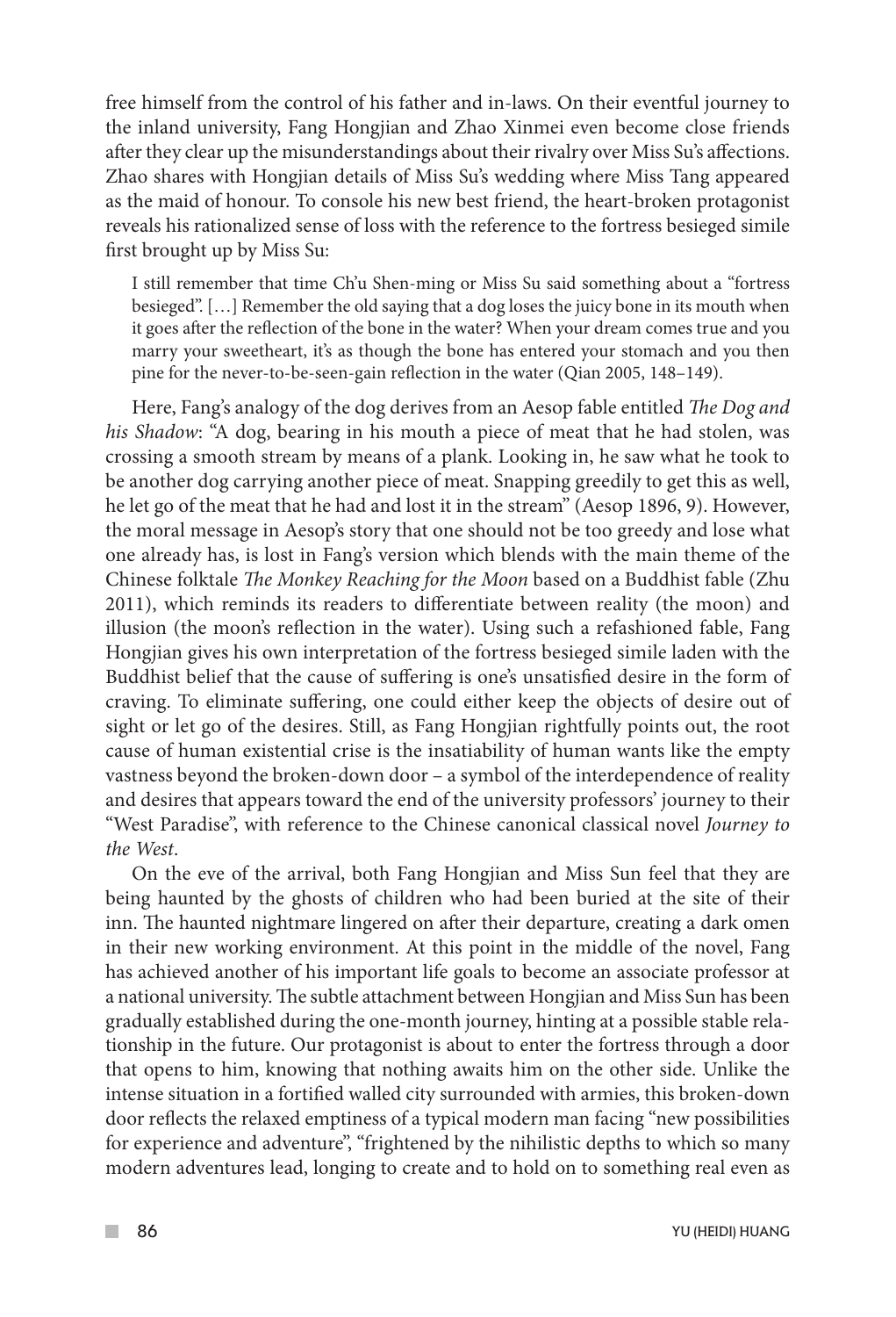everything melts" (Berman 1988, 14). The narrative has so far followed the typical structure of a Bildungsroman that concerns the protagonist's moral and psychological growth. However, it is also about the complete devastation of Fang Hongjian's achievements in four stages of life, i. e., education, love, career and marriage (Xie 1989, 77). As Theodore Huters observes, it is Qian Zhongshu's design to both give "an intricate representation of late 1930s elite China as a realm of difference" and to "destruct the very world it depicts" (Huters 2015, 226).

The moment of epiphany happens in the novel's last chapter with the third important allegorical image – the old-fashioned pendulum wall clock that Hongjian's grandfather had bought and promised to give him. Hongjian's father believes that the clock is "extremely accurate" and "only seven minutes slow every hour" (Qian 2005, 355). This clock, as I see it, projects Hongjian's failure to find his own position by "grasp[ing] the essence of both traditional and modern cultures" (Goldman – Lee 2002, 249) in 1930s China distinguished by its "critical neo-traditionalism" (15). The same ancestral clock also symbolizes the temporal structure of the literary world built in this novel beginning on one morning of June on the French liner Vicomte de Bragelonne crossing the Indian Ocean. The then cheery bachelor Fang Hongjian was returning to his homeland with hopes for a better future. Now, the same person is married, workless, famished and fatigued in the middle of a winter night. He regrets the fight with his wife; yet finds himself too weak for any immediate solution except to sink into "the primordial sleep of mankind that is also a sample of death" (Qian 2005, 388) to shut himself off from reality. If only the clock could have been unwound, and the wrongs could have been undone! Yet this is how the story ends with disenchantment: "[t]he irony and disappointment of men unintentionally contained in this out-of-date timepiece went deeper than any language, than any tears or laughter" (Qian 2005, 389).

My analysis of the philosophical allegory of the fortress besieged in Qian's novel has shown the intersection between literature and philosophy in modern Chinese literature, which is also the main reason for the phenomenal popularity of this novel and its adapted television series in contemporary China. In 1980, the novel was republished in Beijing and immediately became one of the bestselling novels in contemporary China (Huang 1992). In 1990, with Qian's permission, the television series of *Fortress Besieged* was produced and later broadcast on the Central China Television's Channel 1. All 10 episodes began with the off-screen voice narrating Yang Jiang's epigraph: "The people outside the city want to break in and the people inside the city want to escape. That is what one wishes for mostly in one's life, no matter whether it is for marriage or for a job" (Sun 1992, 210). In today's China, the word *weicheng* [fortress besieged] has become one of the most frequently used metaphors in public discourse referring to one's crucial choices in life.

In his influential introduction to Chinese philosophy, Fung Yu-lan enthusiastically summarizes the philosopher's challenge: "[o]ne must think about the unthinkable, yet as soon as one tries to do so, it immediately slips away. This is the most fascinating and also most troublesome aspect of philosophy" (Fung 1966, 337). With three vivid allegorical images from a fusion of horizons, Qian Zhongshu's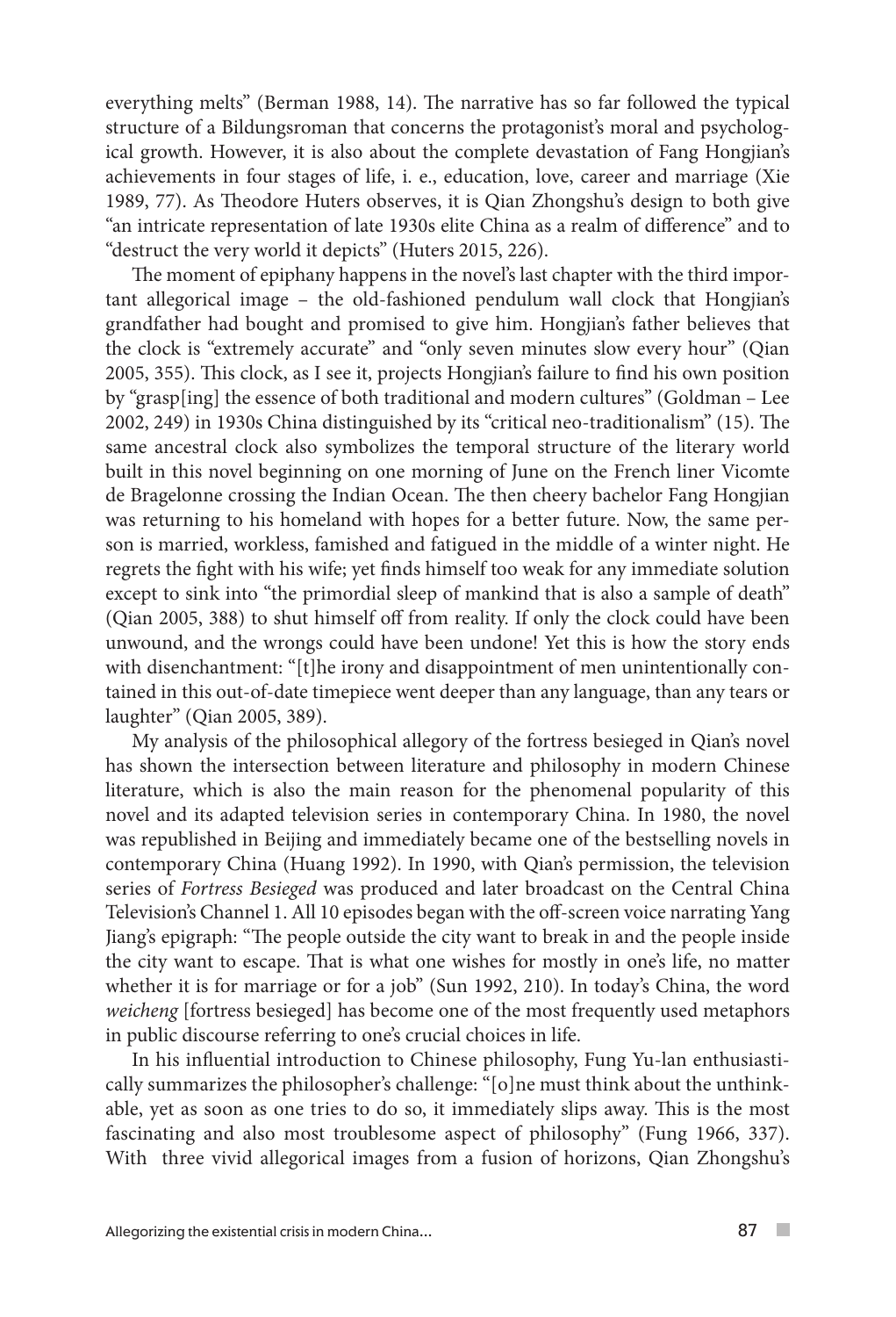novel *Fortress Besieged* meets this ultimate challenge by creating a concrete allegorical image that gives its readers the mental space to begin their own philosophical investigation.

#### **NOTES**

- <sup>1</sup> In this article, I refer to the Chinese writing system as the "Chinese language" (hanyu 汉语) with the full knowledge that the spoken languages of China are largely diversified. I use the pinyin system and the simplified characters that have been the official practice in the People's Republic of China, while keeping the different transliteration in the citations. Unless specified otherwise, all the English translations are mine.
- <sup>2</sup> Hsiao-shuo is the Wade-Giles romanization of 小说, xiaoshuo in Pinyin system.
- <sup>3</sup> Among these intellectuals studied by Liu Jianmei are Guo Moruo 郭沫若, Hushi 胡适, Lu Xun 鲁 迅, Zhou Zuoren 周作人, Lin Yutang 林语堂, Fei Ming 废名, and the contemporary Chinese writers Yan Lianke 阎连科 and Gao Xingjian 高行健.
- <sup>4</sup> Since the Han Dynasty (25 AD–220 AD), Chinese intellectuals had been trained to write fabricated essays in a highly concentrated Imperial Examination System based on the Confucian canons. In 1906, this examination system was abolished with the permission of the Empress Dowager Cixi (1835–1908), and later nearing the end of the Qing dynasty (1644–1912).
- <sup>5</sup> For more please read the introduction to *Limited Views* written by world renowned sinologist Donald Egan, the current head of Department of East Asian Studies at Stanford University.
- <sup>6</sup> Yang Yi is currently working as chair professor at the Department of Chinese Language and Literature at the University of Macau.
- $7$  This italicized line was originally in English.

#### LITERATURE

Abrams, Meyer Howard. 1999. *A Glossary of Literary Terms*. Boston: Heinle and Heinle. Aesop. 1896. *Aesop's Fables*. New York, London and Paris: Cassell & Company, Limited.

Annas, Julia. 1981. *An Introduction to Plato's Republic*. Oxford: Oxford University Press.

Anonymous. 2010. *Zhouyi* [The Book of Changes]. Beijing: Zhonghua Shuju.

Berlin, Isaiah. 1969. *Four Essays on Liberty*. Oxford: Oxford University Press.

Berlin, Isaiah. 2002. *Liberty*. Oxford: Oxford University Press.

- Berman, Marshall. 1988. *All that is Solid Melts into the Air: The Experience of Modernity*. London: Penguin Books.
- Chu, Binjie. 1990. *Zhongguo Gudai Wenti Gailun* [A General Introduction to Ancient Chinese Literary Styles]. Beijing: Peking University Press.
- Coutinho, Steve. 2015. "Conceptual Analyses of the Zhuangzi." In *Dao Companion to Daoist Philosophy*, ed. by Liu Xiaogan, 159–192. Hong Kong: Springer.
- Descartes, René. 1985. "The Principles of Philosophy." In *The Philosophical Writings of DESCARTES*, trans. by J. Cottingham et al., 177–292. Cambridge: Cambridge University Press.

Fung, Yu-lan. 1966. *A Short History of Chinese Philosophy*, ed. by Derk Bodde. London: The Free Press.

- Goldman, Merle Leo Ou-fan Lee, eds. 2002. *An Intellectual History of Modern China*. Cambridge, Massachusetts: Cambridge University Press.
- Hsia, Chi-tsing. 1999. "Ch'ien Chung-shu." In *A History of Modern Chinese Fiction*, Chi-tsing Hsia, 432–460. Bloomington, Indiana: Indiana University Press.
- Huang, Yi. 1992. "*Weicheng* de Chongyin he Daoyinben" [The Reprinted and Pirating Versions of *Fortress Besieged*]. In *Qianzhongshu Yanjiu* Caiji [Selected Works in the Studies on Qian Zhongshu], volume 1, ed. by Lu Wen Hu, 192–194. Beijing: SDX Joint Publishing Company.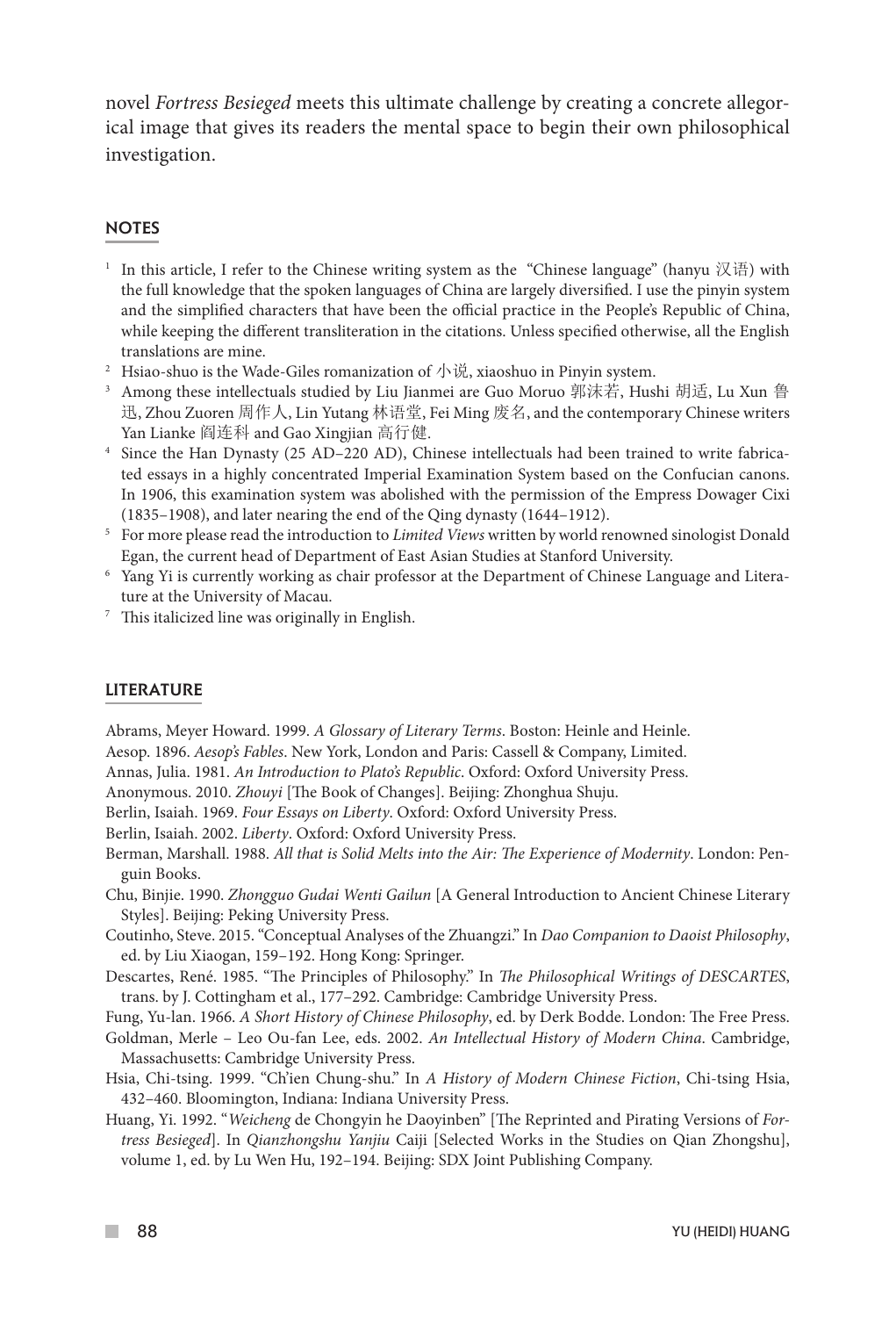Huang, Yu. 2013. "Constellating World Literature." In *Neohelicon*, 40, 2: 561–580.

- Huters, Theodore. 2015. "The Cosmopolitan Imperative: Qian Zhongshu and 'World Literature." In *China's Literary Cosmopolitans: Qian Zhongshu, Yang Jiang, and the World of Letters*, ed. by Christopher Rea, 210–226. Leiden and Boston: Brill.
- Liu, Jianmei. 2016. *Zhuangzi and Modern Chinese Literature*. New York: Oxford University Press.
- Lowe, E. Jonathan. 2010. Ontological Dependence. In *The Stanford Encyclopedia of Philosophy* (Spring 2010 Edition), ed. by Edward N. Zalta. Stanford: Center for the Study of Language and Information, Stanford University. Accessed January 23, 2018. https://plato.stanford.edu/archives/spr2010/entries/ dependence-ontological/.
- Lu, Hsun (Lu Xun). 2000. *A Brief History of Chinese Fiction*. Trans. by Gladys Yang & Yang Hsien Yi. Honolulu, Hawaii: University Press of the Pacific.
- Luo, Yinsheng. 2017. "Wang Yuanhua yu Qian Zhongshu" [Wang Yuanhua and Qian Zhongshu]. *Zhonghua Dushubao* [China Reading Weekly], 21 June, 31: 14.
- Mao, Nathan K. 1979. Afterword. In *Fortress Besieged*, Zhongshu Qian, trans. by Jeanne Kelly and Nathan K. Mao, 391–410. London: Penguin Books.
- Plato. 1955. *Republic*. Trans. by H. Lee. Harmondsworth: Penguin.
- Plato. 2009. *Selected Myths*, ed. by Catalin Partenie. Oxford: Oxford University Press.
- Qian, Zhongshu. 1994. (1946–1947). *Wei Cheng* 围城 [*Fortress Besieged*]. Beijing: Renmin Wenxue Chubanshe.
- Qian, Zhongshu. 1998. *Limited Views: Essays on Ideas and Letters by Qian Zhongshu* 管錐編. Selected and ed. by Ronald Egan. Cambridge, Massachusetts and London: the Harvard University Asia Center.
- Qian, Zhongshu. 2005. *Fortress Besieged*. Trans. by Jeanne Kelly and Nathan K. Mao. London: Penguin Books.
- Sima, Changfeng. 1980. *Zhongguo Xinwenxueshi* [A New History of Chinese Literature]. Hong Kong: Zhaoming Chubanshe.
- Spence, Jonathan D. 1991. *The Search for Modern China*. New York: WW Norton & Co.
- Sun, Xiongfei. 1992. *Weicheng* dianshiju gaibianzhe de ganwu [Fortress Besieged in Television series: the adaptor's reflections]. In *Qian Zhongshu Yanjiu Caiji Diyijuan* [Selected Works of Studies on Qian Zhongshu Volume 1], ed. by Lu Wenhu, 195–212. Shanghai: SDX Joint Publishing Company.
- Tambling, Jeremy. 2010. *Allegory*. London and New York: Routledge.
- Wang, Mengou. 1977. *Liji Jinzhu Jinyi (Xiace)* [A Contemporary Annotated Version of *The Book of Rites*, Volume 2]. Taipei: Taiwan Commercial Press.
- Xie, Zhixi. 1989. Rensheng de kunjing yu cunzai de yongqi: lun Weicheng de xiandaixing jiedu [The Dilemma of life and the courage of existence: Reading the modernity in *Fortress Besieged*]. In *Wenxue Pinglun* [Literary Review], 5: 74–78.
- Xin, Jinshun. 2014. *Zhishifenzi de Cunzai yu Huangmiu: Qianzhongshu Xiaoshuo de Zhutisixiang* [Existence and Absurdity of Intellectuals: The Theme of Qian Zhongshu's Novel]. Taipei: Showe Information Co. Ltd.
- Xu, Shen. 1978. *Shuo Wen Jie Zi* [Explaining Graphs and Analyzing Characters]. Beijing: Zhonghua Shuju.
- Yang, Jiang. 1994. Ji Qianzhongshu yu *Wei Cheng* [On Qian Zhongshu and *Fortress Besieged*]. In *Wei Cheng* [Fortress Besieged], Qian Zhongshu, 360–385. Beijing: Renmin Wenxue Chubanshe.
- Yang, Yi. 2005. "Qian Zhongshu yu zhongguo xiandai xueshu" [Qian Zhongshu and Academic Studies in Modern China]. In *Zhongguo Xueshu Nianjian: Renwen Shehuikexueban 2004* [China Academic Yearbook: The Social Sciences and Humanities 2004], eds. Ru Xin et al., 203–205. Beijing: Zhongyang bianyi chubanshe.
- Yang, Zhiming. 1992. Weicheng Yanjiu Zongshu [A Review of Studies on Fortress Besieged]. In *Qian Zhongshu Yanjiu Caiji Diyijuan* [Selected Works of Studies on Qian Zhongshu, Volume 1], ed. by Wenhu Lu, 234–266. Shanghai: SDX Joint Publishing Company.
- Ye, Weili. 2001. *Seeking Modernity in China's Name: Chinese Students in the United States.* Stanford, CA: Stanford University Press.
- Zhang, Shaokang. 2004. *Zhongguo Wenxue Lilun Piping Jianshi* [A Short History of Chinese Literary Theory and Criticism]. Hong Kong: Chinese University Press.